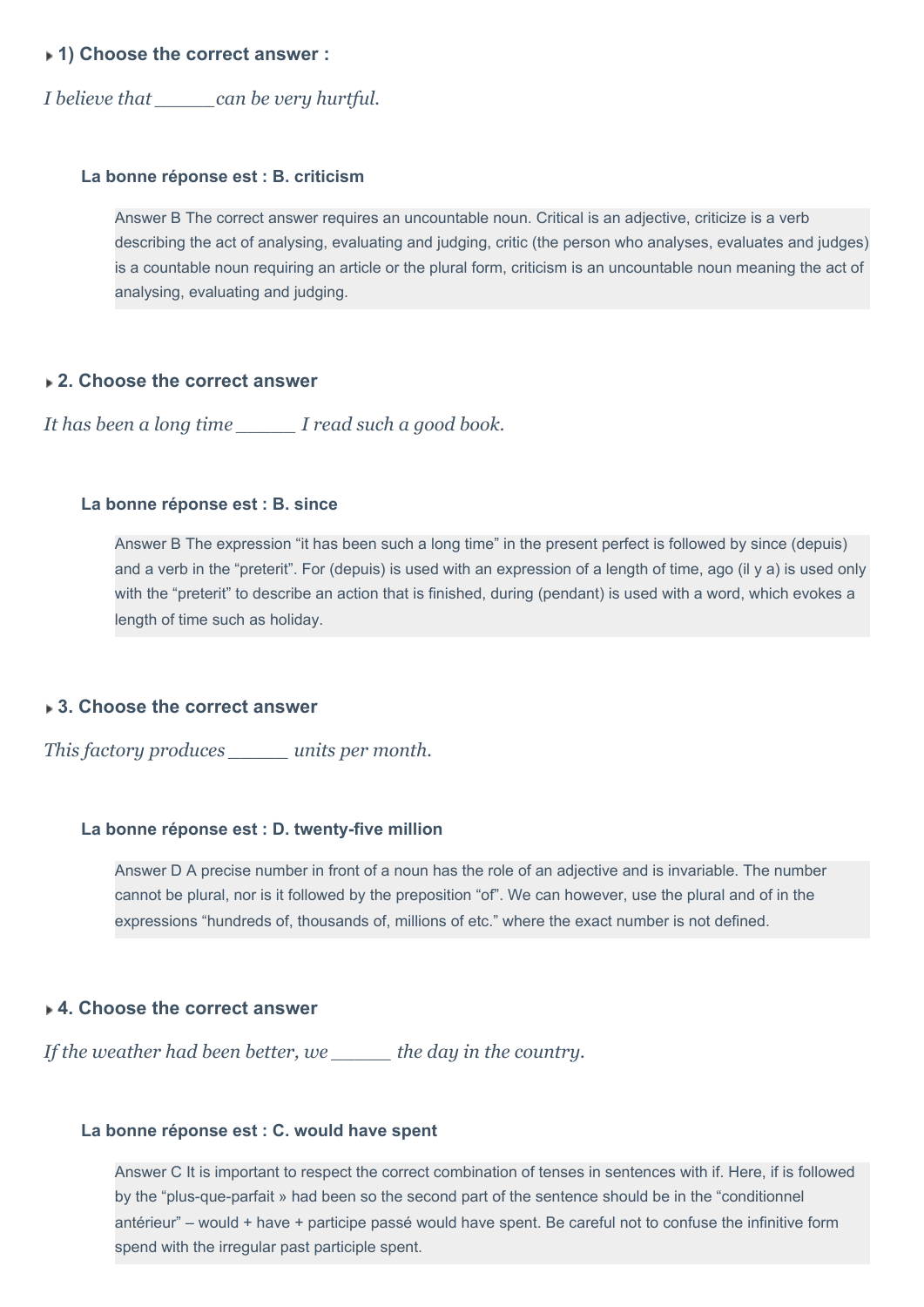# **5. Choose the correct answer**

*Because he no longer had the necessary funds, he decided to back \_\_\_ the venture.*

#### **La bonne réponse est : A. out of**

Answer A Phrasal verbs are complicated, the preposition after the verb changes the meaning completely. To back off = reculer, to back down = céder, se dérober, to back out of = se retirer de, se désengager de. Don't forget to back up = soutenir, faire marche arrière en voiture, to back away = prendre ses distances

### **6. Find the mistake**

*It was not until the end of the war when the truth of the matter was discovered.*

#### **La bonne réponse est : B. When**

Answer B "That" should be used instead of "when" to introduce the second part of the sentence because the emphasis is on the event and not on the time.

# **7. Find the word that is closest in meaning to the underlined word**

*The shareholders learnt that their firm was on the brink of collapse.*

### **La bonne réponse est : D. verge**

Answer D "On the brink of", synonym = on the edge, on the verge, at a crucial/critical point of a situation usually leading to success or catastrophe (Fr. au bord de). Near, synonym = close to, beside, next to (Fr. près de) is not followed by another preposition (to/at) but the direct noun. Peak, synonym = climax, top, highest point (Fr. sommet, point culminant, pic). Side (Fr. coté).

### **8. Choose the correct answer**

*If Charles isn't willing, I will have to \_\_\_\_\_\_\_\_ Paul to help me.*

#### **La bonne réponse est : A) get**

Answer A When using the construction "faire faire" in English don't forget : *In the active form :* - To get somebody to do something - To have somebody do something - To make somebody do something - *In the passive form :* - To get something done by somebody - To have something done by somebody - It's impossible to use make in the passive form. Here it's not possible to use "got" because after will have to we